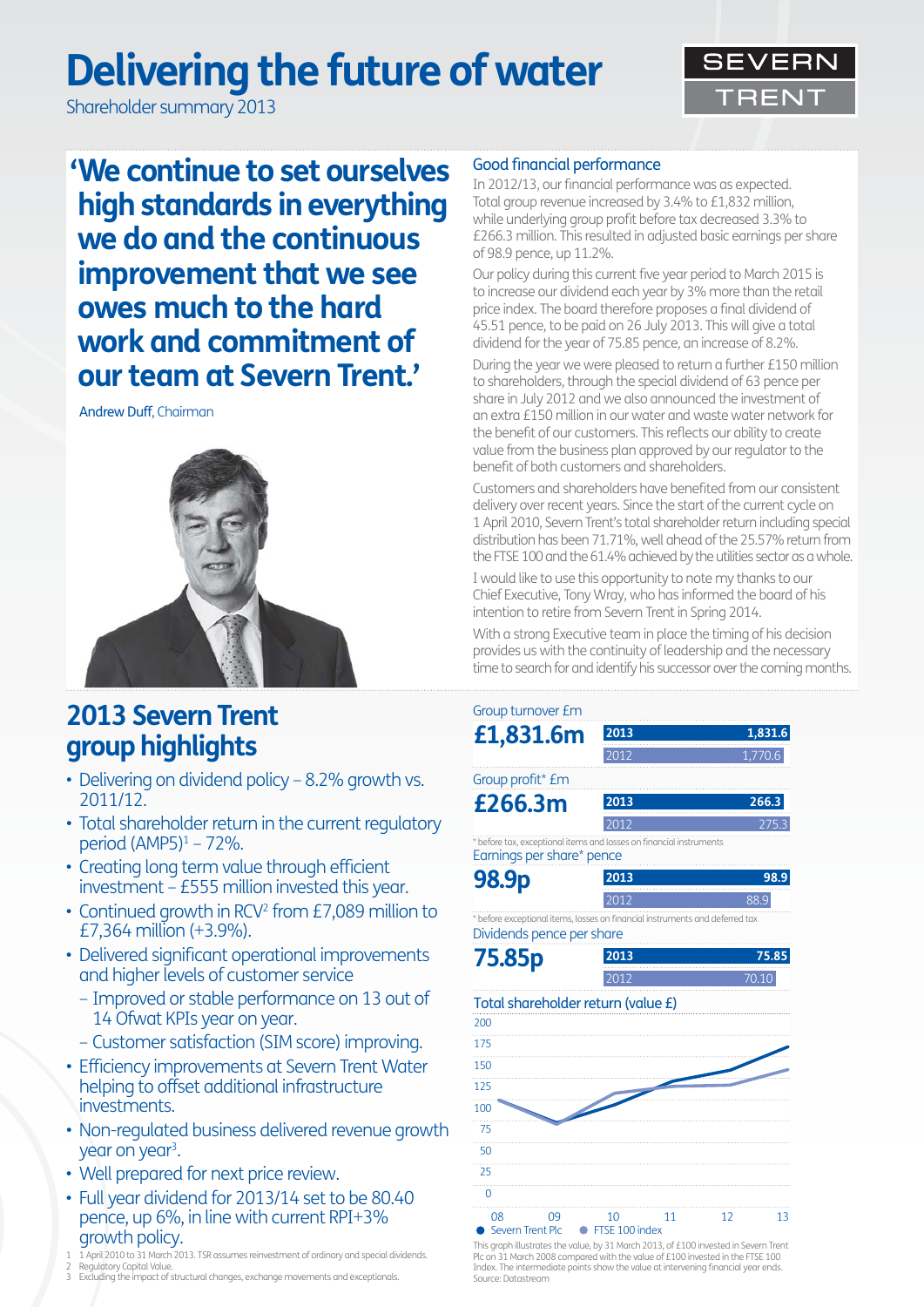# **Chief Executive's review**

**'The world is changing for water companies and Severn Trent leads the way in shaping that change. We are continually improving our performance, improving our customer service and positioning the group for sustainable growth.'**

Tony Wray, Chief Executive



#### A strategy to deliver the future of water

Our 'Focus on Water' strategy, with the goal of creating sustainable growth through our focus on water and waste water services in the UK and key international markets, drives everything that we do. This strategy recognises that the boundary between our regulated and non-regulated activities is moving and that in future, we will generate returns from a broader range of operations across the regulated and non-regulated areas. As one of the UK's biggest water and waste water companies, Severn Trent is well positioned to succeed.

Our focus on sustainable growth means that we balance the needs of our customers, our people, the environment and investors. Achieving this balance leads directly to good financial performance and delivers value for our customers and investors today and in the longer term.

We recognise that economic conditions are tough and that our customers have seen their incomes squeezed. While prices will inevitably rise because of the ongoing need for investment, we're determined to keep them as low as we can and deliver value for money. This means further improving our service, protecting customers from the effects of drought and floods and providing them with water that's good to drink and always available.

Protecting the environment is also key because we and our customers depend on it to provide the resources we need.

Efficient investment allows us to deliver sustainable returns for our shareholders. Our strategy is to remain focused on water and waste water services.

Our people are central to our future. We work hard to make sure they have the skills and tools they need, and are motivated to continually improve our service to customers.

With significant changes in the sector approaching, we keep our strategy under constant review. This includes having open and constructive relationships with key stakeholders, such as customer representatives, our economic and environmental regulators and our investors, so we understand what they expect from us. We then formally review our strategy each year, involving both the Executive Committee and the board, so it remains relevant, balanced and sufficiently forward looking.

#### Business performance review

The aroup delivered a good financial performance during the year, despite challenging conditions in some markets. This underpins our dividend promise, which is to grow our dividend by 3% more than the retail price index up to 2014/15.

We also maintained our financial stability, by continuing to refinance our existing debt and issuing new debt to support our investment programme. This included our first ever retail bond, which raised £75 million.

#### Looking forward

Severn Trent is well positioned as the UK industry enters the next phase of development. We have accepted Ofwat's proposed licence modifications and are aligned to the agenda for regulatory reform and the Water Bill, both of which we continue to help shape.

Our preparations for the next Price Review in 2014 (PR14) are progressing well. Customers are at the heart of our planning, through the widespread engagement we've already conducted and through our customer challenge panel, the Water Forum. Further details are available on our website.

Regulatory and political support for water trading is growing and companies are likely to be incentivised to trade in the future. Severn Trent has an ongoing dialogue with neighbouring companies and we are well placed to benefit from more effective use of the country's water resources.

Looking further ahead, companies will have to ensure they're sustainably financed. The utilities sector in the UK will need to find billions of pounds for investment and it isn't certain that all of this can be done through debt. Equity is therefore required to play a part, which means companies will have to be able to earn an appropriate return to attract that funding. We published important discussion papers on this subject during the year.

In summary, Severn Trent is operating from a great base. We have the right people doing the right things and delivering the right outcomes. Our markets around the world need clean water and waste water services, and we have the right focus to prosper.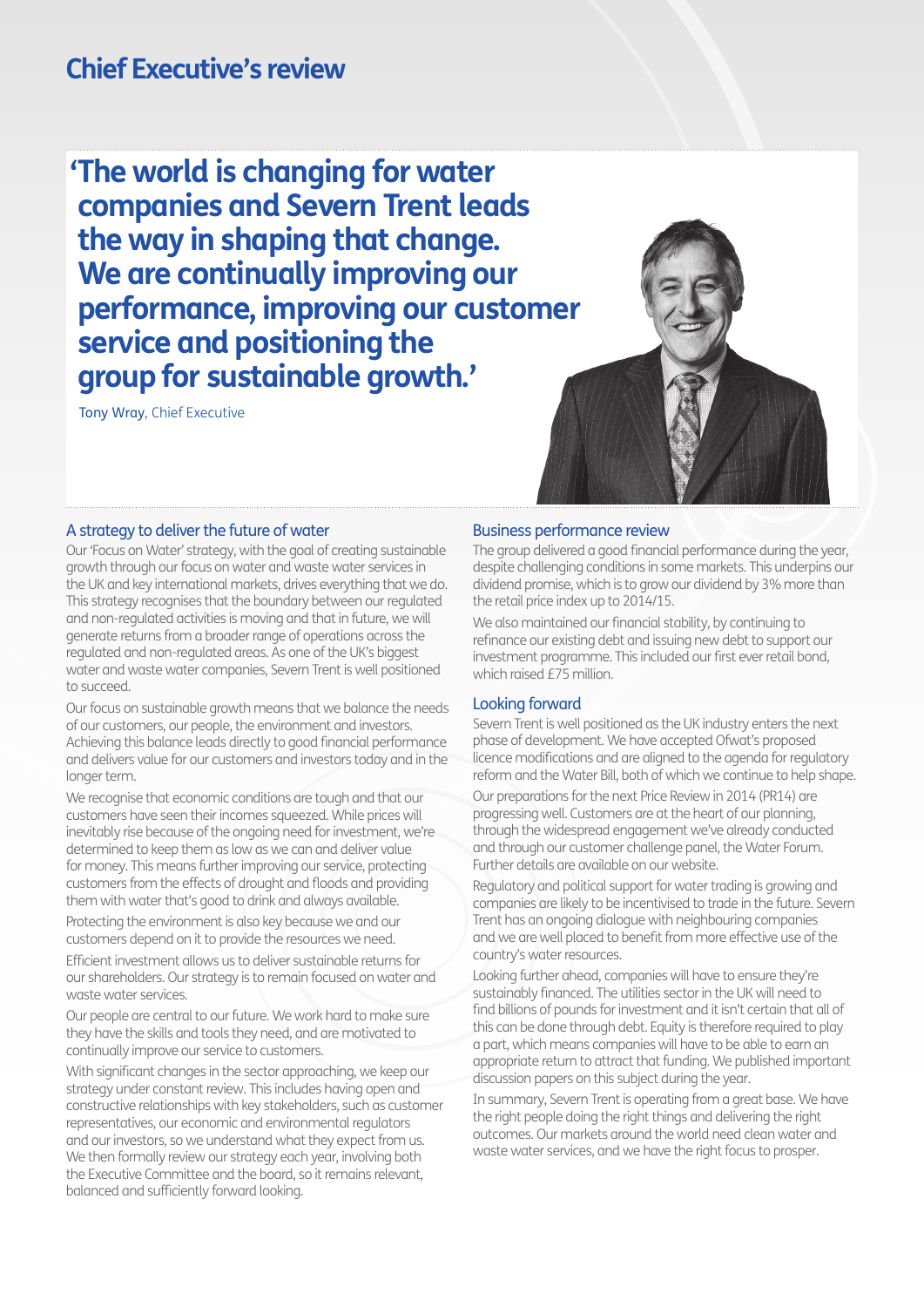# **Regulated** – Severn Trent Water

### Focused on continuous improvement

Our customers benefited for the fourth year running from the lowest average bills for water and sewerage combined in England and Wales. Whilst prices increased they were below the industry average. We continued to supply customers with excellent drinking water and, despite the drought at the start of the year, we once again avoided a hosepipe ban.

Our UK regulated business, Severn Trent Water, continued to improve its operational and environmental performance. These improvements, along with effective procurement and capital delivery, help us to be more efficient. In this Regulatory Period we are re-investing £150 million of our efficiency gains into our plant and networks to improve services for our customers further.

This investment contributed to our ongoing performance improvement. We cut leakage to a 20 year low and beat our target. Underlying levels of interruptions to supply also fell, with our Ofwat measure improving, although a handful of burst mains which affected numerous customers meant that we didn't meet our internal target. We further reduced pollution incidents, while compliance at our waste water treatment works reached a new record high, contributing to improving river water quality.

During the year, we delivered the outputs that Ofwat required from us. We were pleased to see that recent investment in the flood defences at the Mythe Water Treatment Works proved their worth as the plant withstood exceptionally heavy rains and flooding. We also reduced the number of homes at risk of sewer flooding and there are now fewer properties on the 'at-risk' register than ever before.

In previous years, we've identified customer service as an area where we would like to improve. Our customer experience programme is changing the way we think about how we interact with our customers, which has led to pleasing improvements in our customer service scores, as measured by Ofwat's Service Incentive Mechanism (SIM).

This contributed to a customer satisfaction level of 4.36 out of 5 in our SIM quantative survey, as well as falling levels of complaints. However, we know we have much further to go and we are not complacent. This includes resolving more of our customers' issues to their satisfaction on first point of contact and continuing to invest in our people, to help them form a better appreciation of our customers' needs and concerns when they have to contact us.

Our combined SIM score for 2012/13 was 78.1 against 69.9 in 2011/12. This represents a 12% year on year improvement and we're the most improved water and waste water company.

Severn Trent Water website: www.stwater.co.uk













5,631 as at 31 March 2013

# **Non-regulated**

### Driving new markets in the UK and overseas

We improved our operational and financial performance in our non-regulated business. Like for like revenue in Severn Trent Services grew by 5.3% and we maintained underlying profits after investing further in business development.

We strengthened our Severn Trent De Nora business by acquiring some electrochlorination technologies from Chlorine Engineers Corp for £1.3 million. This gives Severn Trent De Nora an opportunity for future growth in Japan. Our Operating Services business won several new contracts in the US, including 21 from SouthWest Water Company as they exited contract operations in the Texas Municipal Utility District. We recently agreed to acquire service contracts with 10 municipalities and three private entities in California which will provide us with a base for growth in the Western US. We reorganised our products business to create a regional structure, which will bring it closer to its customers and reduce costs by sourcing and assembling more locally. We also sharpened our focus by disposing of the metering and analytical services businesses. Disposal of our analytical services business also satisfied an undertaking made to Ofwat who have now closed the section 26 investigation into this market.

In the UK, we're driving forward retail competition with the UK's first retail switch when we signed major dairy First Milk as a customer, including sites in England, Scotland and Wales.

We also continue to leverage our sector leading position in renewable and green energy. For the second successive year, we generated around one quarter of the electricity needed by our UK regulated businesses. We lead the UK in anaerobic digestion technology and are developing plans to expand into the emerging UK opportunity from food waste digestion. During the year, we also extended our crop digestion plant in Nottinghamshire and started construction of the first of three large wind turbines.

Severn Trent Services website: www.severntrentservices.com